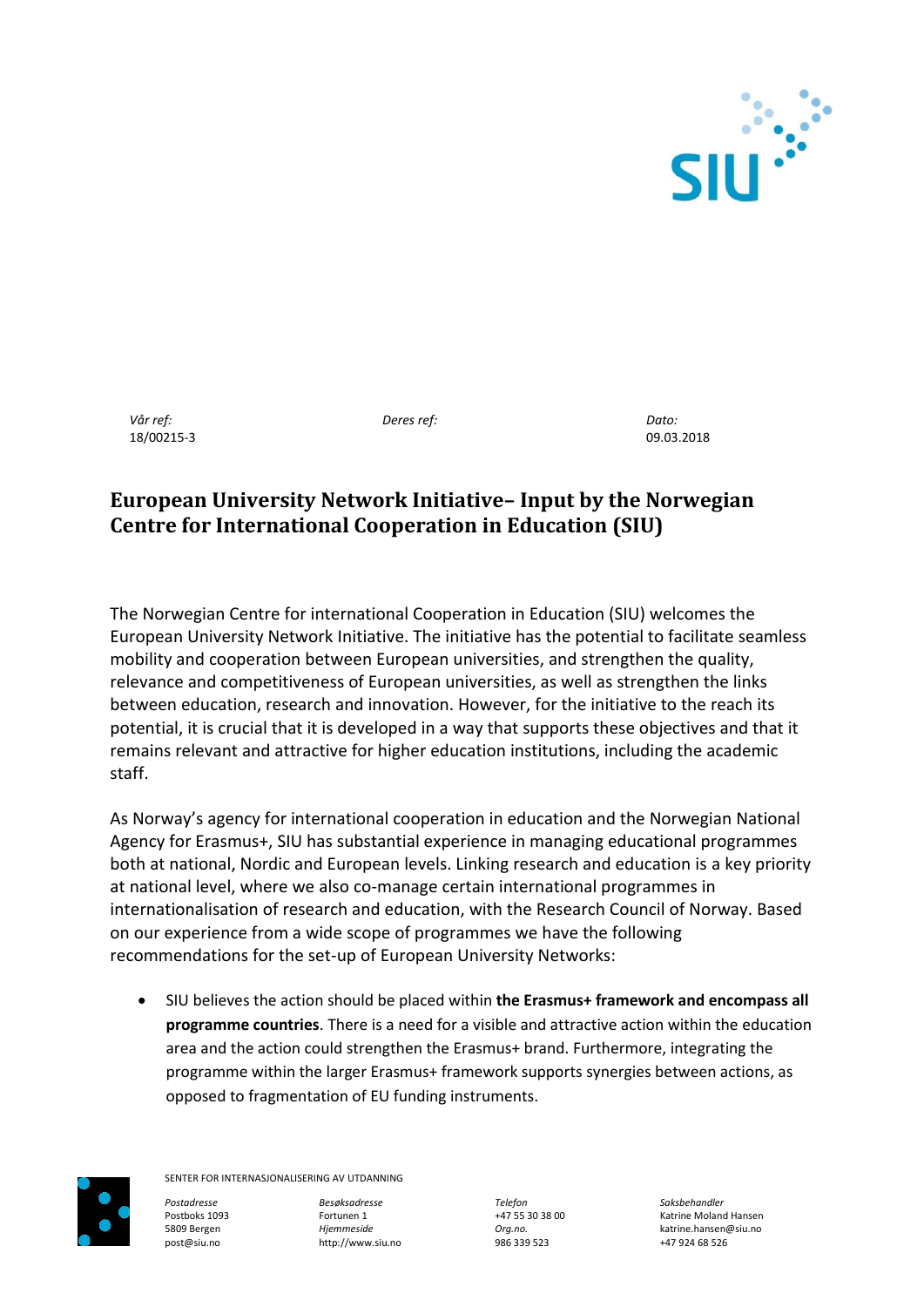- **•** Researchers/teachers<sup>1</sup> are key to linking education and research, and the action needs to be set up in a way which makes it attractive and relevant for them. We therefore believe that **cooperation within a thematic area** should be the basis for the networks. Researchers will cooperate with the partners relevant for their field, and we find it unlikely, and not necessarily desirable, that a network established centrally at institutional level will influence the partnerships of research groups or educational programmes across all fields and disciplines within a network. Thematic area in this context is meant to have a wider scope than a single discipline or faculty at a university. As a premise, we believe the field should be **multidisciplinary**, and reflect an area of strategic importance of the universities involved to ensure significant impact on the institutions as such, and not only a limited number of students and researchers.
- Researchers/teachers are key to breaking down barriers to student mobility and ensuring recognition. It is therefore crucial that the action is made relevant and attractive for higher education teachers/researchers. Seamless mobility between institutions requires close cooperation at study programme level to ensure that the relevant learning outcomes for the students and the quality of the courses are in line with the requirements of the sending institutions. Cooperation between the staff offering these courses is essential to secure trust between institutions.
- While the cooperation should be based on one or more thematic areas, we underline that **institutional commitment and willingness** to cooperate within the network is essential. The networks should involve both academic and administrative staff, as well as the institutional leadership.
- While the cooperation should be based on specific thematic areas and existing cooperation between researchers/teachers, we believe that **the call should be open** (unlike the KICs).
- While securing links between research and education, we argue that the **impact of the new actions should lie mainly in the field of education**. In order to support the competitiveness of higher education we believe that it is crucial to have a visible and attractive action to support these objectives.

# Criteria for European University Networks

 $\overline{a}$ 

- As the networks will be available to a limited number of institutions, and the objectives are very ambitious, the Commission could consider requiring existing cooperation between partners within Horizon 2020, Erasmus Mundus JMD, or Erasmus+ Key Action 2 as a prerequisite for applying. Proven results from previous cooperation would strengthen the potential impact of the networks.
- The projects should involve universities in at least three programme countries.
- There should be a restriction on the number of applications per institution.
- The projects should be focused within a thematic area, but include multidisciplinary cooperation.

 $<sup>1</sup>$  In order to strengthen synergies between education and research, researchers should be the teachers in this</sup> context. This is already the case in Norwegian higher education.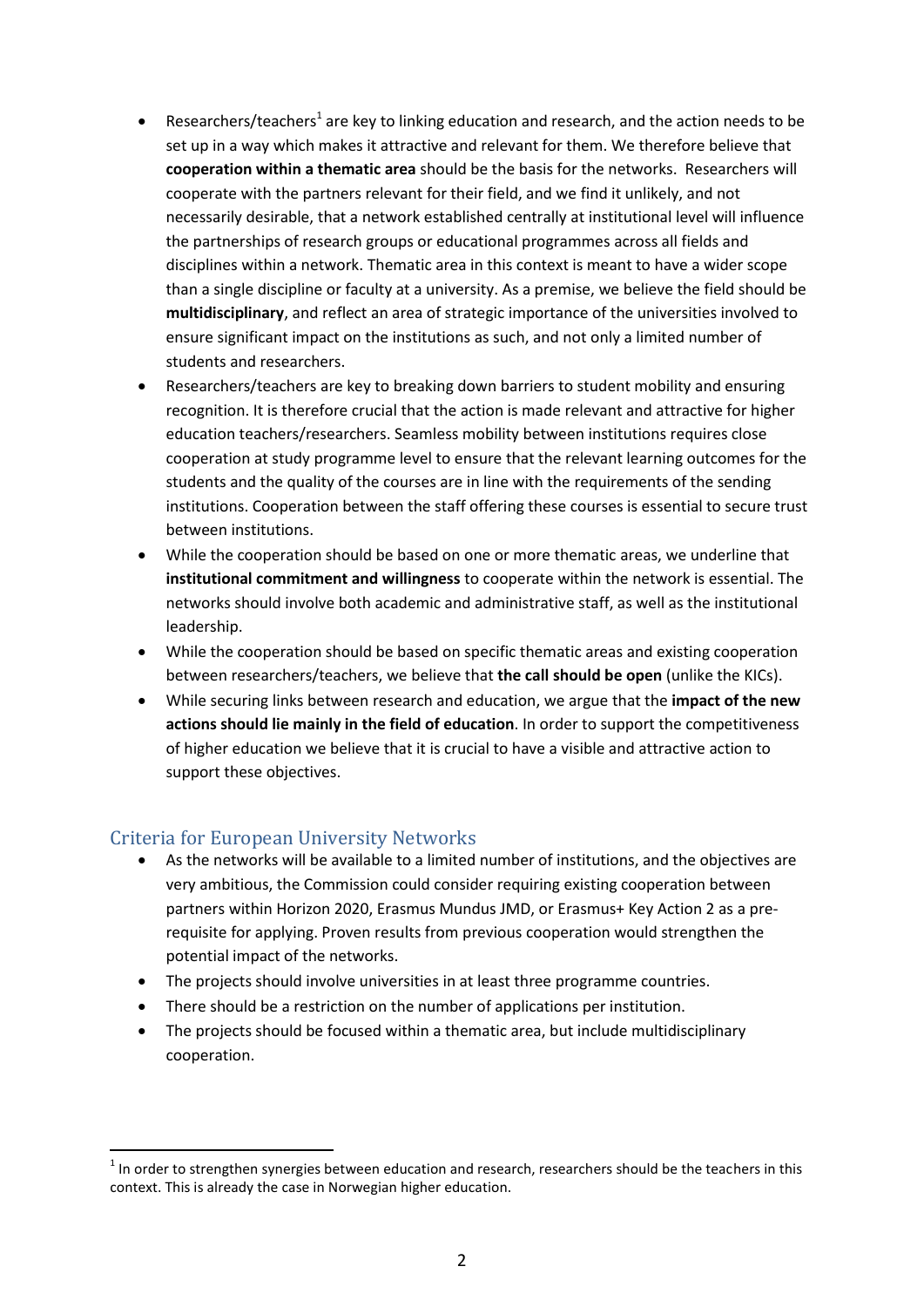- The **duration of the projects should be as long as possible** within the framework of the financial framework. As a very minimum, the projects should have duration of 3 years, with the possible extension of 2 more years.
- **Quality should be the determining factor** in awarding the networks, as this is essential to ensure the recognition and relevance of the action, and to ensure strategic commitment at leadership level. While we agree that the Erasmus+ programme as such should be inclusive, we believe that an action that finances around 20 networks of 4-6 universities will by definition not be inclusive and it is therefore important to ensure transparent and fair award.
- Still, while maintaining quality and excellence as the determining factor for awarding networks, we would support mechanisms that support a wide geographic scope of the networks. The experience from Jean Monnet could serve as a model in this regard, as the actions support excellence as well as ensure a geographic distribution of awarded projects.
- The four award criteria in Erasmus+ should apply to the networks. However, in order to ensure impact beyond the participating universities, emphasis must be placed on the dissemination of results.

#### Activities within the networks

- While research and education should be mutually reinforcing, SIU believes research activities should not be funded as such. This will ensure an added value compared to the KICs, as well as contribute to reaching more ambitious objectives in the field of education than is currently the case for the KICs. Still, the networks could provide a platform for securing additional research or education funding.
- Longer term mobility should be financed by the participating institutions' Key Action 1 budgets. National Agencies should grant sufficient funding to the participating institutions, and the institutions should prioritise mobility linked to the European University Networks. Shorter term mobility of students and staff, as well as blended mobility and intensive study programmes could be financed by the networks.
- There is also potential for synergies with other funding mechanisms such as the structural funds, Horizon 2020 and other Erasmus+ actions. In addition there is a potential for synergies with the EEA and Norway grants, for instance in financing mobility within certain networks. Synergies with complementary funding mechanism could deepen and strengthen cooperation within the networks.
- The projects should be open and flexible for activities that contribute to the overall objectives of the call. Typically, activities would include developing and implementing new learning and teaching methods (like new curricula, digital teaching and assessment tools, student-centred learning, as well as case-based teaching and learning) and cooperation with non-academic partners. A specific emphasis should be placed on the involvement of students in research activities, co-creation and joint development of solutions for challenging issues (students, researchers and/or practitioners).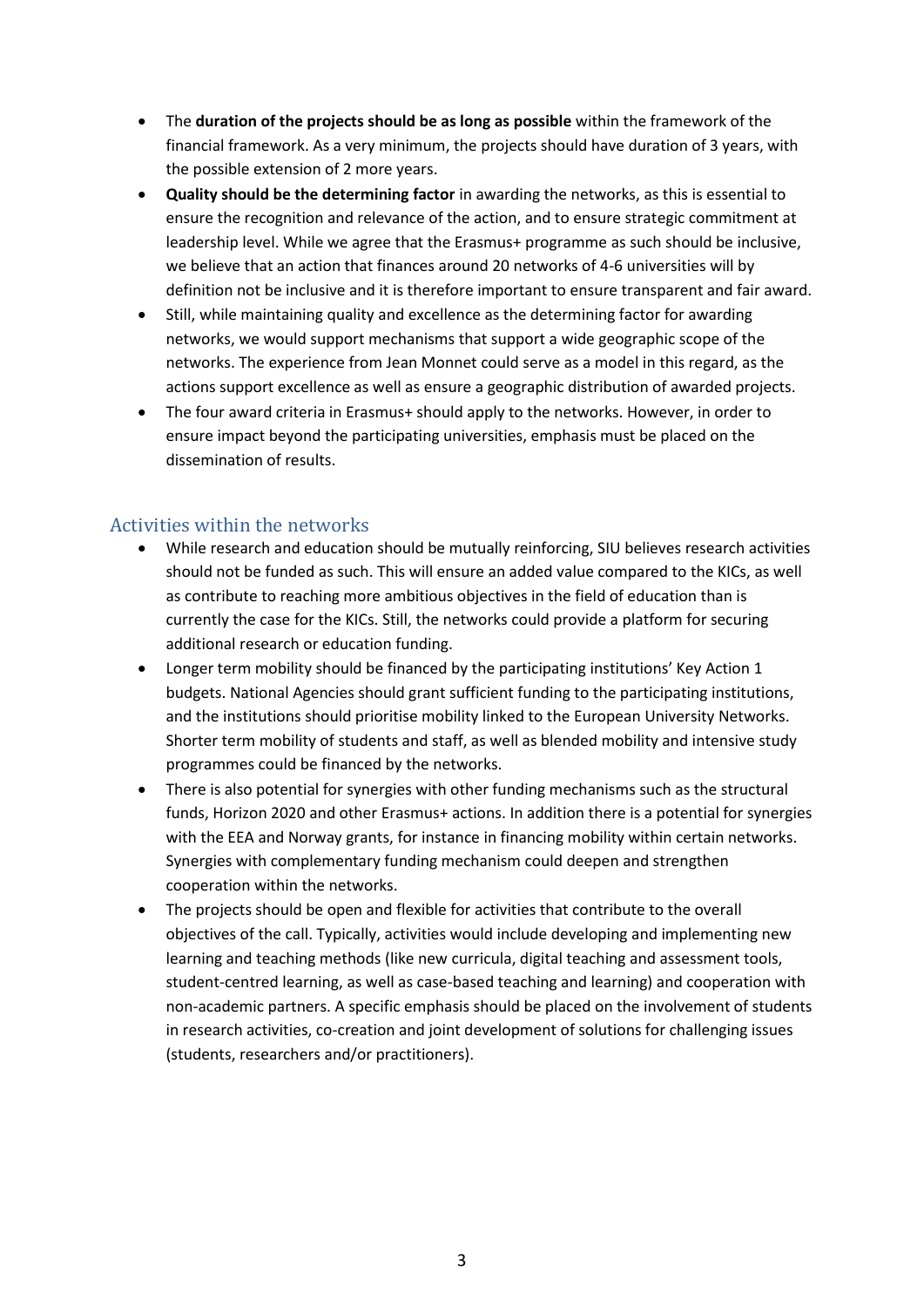# Funding

- In order to achieve the overall objectives, and to ensure the attractiveness of the action, funding must be substantial. This is also key for lifting the status of education activities compared to research.
- In order to achieve the ambitions of the actions, there should be significantly more funding than for instance Capacity Building projects or Knowledge Alliances. 3-5 million euros could be appropriate funding for a three-year period, provided that KA 1 funding for mobility is provided in addition.
- The contributions to unit costs for Erasmus+ are disproportionally low, with the daily costs covering approximately 2-3 work hours (depending on the staff involved). Therefore all Erasmus+ budget categories should be made available to the networks, including travel and subsistence, exceptional costs and project management and implementation.
- There should be a substantial lump sum for project management and implementation to compensate for low contributions to unit costs.

# Dissemination and mainstreaming

- In setting up the action a network of National Contact Points should be established, within the National Agency structure. Each NA should be invited to appoint a national contact point for this particular action. The network should mirror the NCP network and the minimal standards established under Horizon 2020. Such a network would strengthen the inclusiveness of the action by facilitating access to guidance for all potential applicants, and by sharing results and best practices in all programme countries.
- Finally, we underline that as the networks will only include a limited number of institutions, mechanisms to strengthen the links between the research and innovation, and the education programmes should be strengthened independently of this initiative. In December 2017 Norway published a non-paper on this specific issue.

# Lessons learned from programme management at national level

- At national level SIU has had positive experience with making existing research cooperation a criterion for obtaining funding. SIU cooperates with the Research Council of Norway in the management of **INTPART** and **UTFORSK**. Both programmes are based on international cooperation with prioritised partner countries. INTPART mainly involves multilateral cooperation, while UTFORSK is mainly bilateral.
- In its first call UTFORSK had a requirement that applicants had received funding by the Research Council of Norway (RCN). INTPART as an excellence initiative has also required that the applicant institution has received funding from specific research and innovation programmes, managed by RCN, Innovation Norway, or international programmes such as Horizon 2020. The idea is that projects should be based on already peer-reviewed scientific projects.
- In INTPART there is a restriction on how many application each institution can submit. This mechanism ensures institutional commitment.
- Typical activities includes a)mobility of students, researchers, managers or administrative staff, b) workshops, seminars and conferences, c) intensive programme, field courses etc., d)